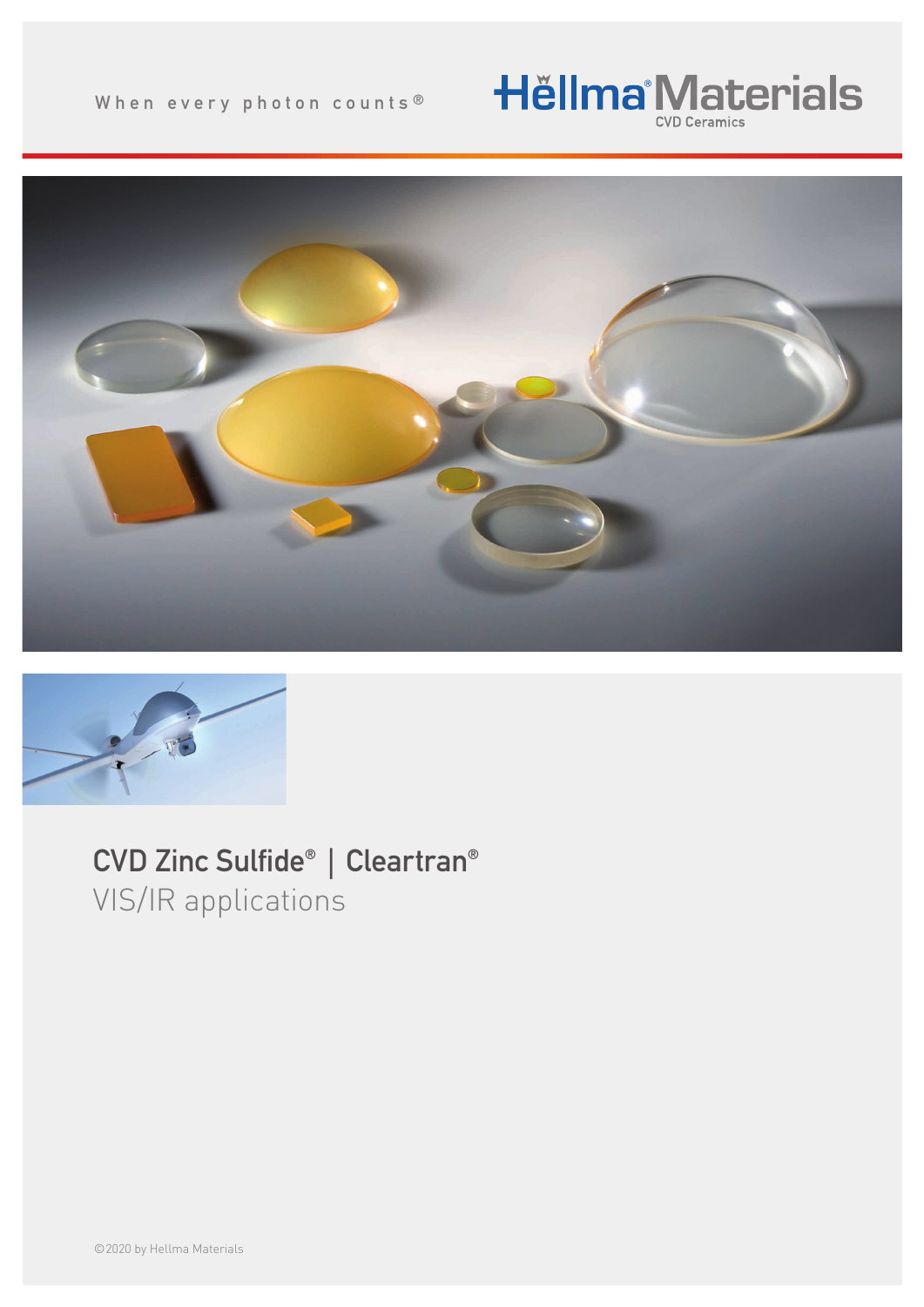

# CVD Zinc Sulfide® | Cleartran®

CVD Ceramics' chemically vapor deposited CVD Zinc Sulfide® is the low cost alternative for infrared windows, domes and optical elements. With a fracture strength double that of zinc selenide and high hardness, zinc sulfide has been used successfully in many military applications requiring mechanical resistance to hostile environments. Cleartran® is a form of CVD Zinc Sulfide® material that is modified by a post-deposition hot isostatic process. This process removes zinc hydrides from the crystal lattice, normalizes crystal structure and purifies the material, all contributing to single crystal-like transmittance in the visible through far infrared ranges (0.35 -14 microns). With its low absorption and scatter throughout its broad transmitting range and high optical quality, it is particularly well-suited for multi-spectral applications that require a single aperture for beam path for several wavebands.

CVD Zinc Sulfide® and Cleartran® are chemically inert, non-hygroscopic, highly pure, theoretically dense and easily machined.

Custom diameters, rectangles, CNC-profiled blanks, generated lens blanks, prisms and near-net shape domes can be made to your specifications.

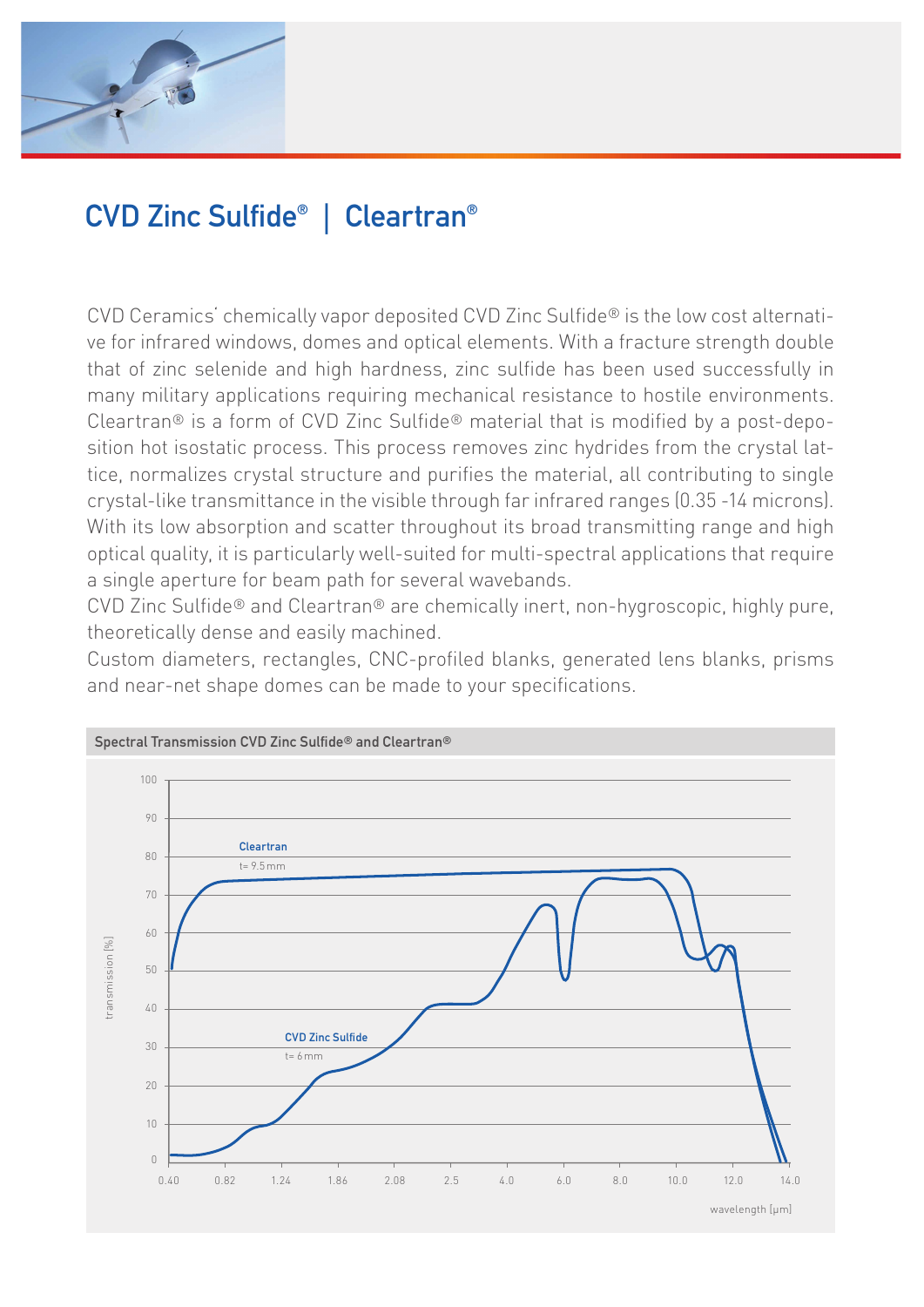# **Hěllma<sup>®</sup>Materials**

## Properties of CVD Zinc Sulfide® and Cleartran®

|                                                                                                                                                                                           | Zinc Sulfide                                                         | <b>Cleartran</b>                                                                                                     |  |  |  |  |
|-------------------------------------------------------------------------------------------------------------------------------------------------------------------------------------------|----------------------------------------------------------------------|----------------------------------------------------------------------------------------------------------------------|--|--|--|--|
| <b>Optical properties</b>                                                                                                                                                                 |                                                                      |                                                                                                                      |  |  |  |  |
| 10% transmission<br>limits (t=6mm)                                                                                                                                                        | $1.0 \mu m - 14 \mu m$                                               | $0.37 \mu m - 14 \mu m$                                                                                              |  |  |  |  |
| Index of refraction<br>inhomogeneity<br>$(\Delta n/n)$                                                                                                                                    | $<$ 100ppm<br>@10.6µm                                                | $<$ 20ppm<br>@633nm                                                                                                  |  |  |  |  |
| Thermo-optic coefficient<br>dn/dT (298-358K)<br>K-1@0.6328µm<br>K-1 @ 1.15 µm<br>K-1 @ 3.39µm<br>$K^{-1}$ @ 10.6µm                                                                        | $4.6 \times 10^{-5}$<br>$4.3 \times 10^{-5}$<br>$4.1 \times 10^{-5}$ | $5.43 \times 10^{-5}$<br>$4.21 \times 10^{-5}$<br>$3.87 \times 10^{-5}$                                              |  |  |  |  |
| <b>Bulk absorption</b><br>coefficient<br>cm <sup>-1</sup> @ 1.3 $\mu$ m<br>cm <sup>-1</sup> @ 2.7µm<br>cm <sup>-1</sup> @ 3.8µm<br>cm <sup>-1</sup> @ 9.27µm<br>cm <sup>-1</sup> @ 10.6µm | $2.0 \times 10^{-1}$                                                 | $6.0 \times 10^{-4}$<br>$1.0 \times 10^{-3}$<br>$6.0 \times 10^{-4}$<br>$6.0 \times 10^{-3}$<br>$2.0 \times 10^{-1}$ |  |  |  |  |
| <b>Mechanical properties</b>                                                                                                                                                              |                                                                      |                                                                                                                      |  |  |  |  |
| Hardness:<br>Knoop,<br>50g load [kg mm-2]<br>Vickers, 1kg load<br>[ $kg$ mm $^{-2}$ ]                                                                                                     | 200-235<br>230                                                       | 160<br>150                                                                                                           |  |  |  |  |
| Flexural strength<br>(modulus of rupture)<br>4pt. loading [psi]<br>4pt. loading [MPa]<br>Disc bursting [MPa]                                                                              | $15 \times 10^{3}$<br>103<br>84                                      | $1.09 \times 10^{4}$<br>75<br>50                                                                                     |  |  |  |  |
| Fracture toughness<br><i><u><b><u>Critical</u></b></u></i> stress<br>intensity factor,<br>K <sub>IC</sub> values)<br>[MPa $\sqrt{m}$ , Vickers, 1kg]                                      | 0.8                                                                  | 1.0                                                                                                                  |  |  |  |  |
| Young's modulus<br>[psi]<br>[GPa]                                                                                                                                                         | $10.8 \times 10^{6}$<br>74.5                                         | $10.8 \times 10^{6}$<br>74.5                                                                                         |  |  |  |  |
| Poisson's ratio                                                                                                                                                                           | 0.29                                                                 | 0.28                                                                                                                 |  |  |  |  |

| Zinc Sulfide                                                                                 | <b>Cleartran</b>                                                      |                                                                                                                            | <b>Zinc Sulfide</b>                                                  | <b>Cleartran</b>                                                                             |  |
|----------------------------------------------------------------------------------------------|-----------------------------------------------------------------------|----------------------------------------------------------------------------------------------------------------------------|----------------------------------------------------------------------|----------------------------------------------------------------------------------------------|--|
|                                                                                              |                                                                       | <b>Physical properties</b>                                                                                                 |                                                                      |                                                                                              |  |
|                                                                                              |                                                                       | Crystal structure                                                                                                          | cubic                                                                | cubic                                                                                        |  |
| $1.0 \mu m - 14 \mu m$                                                                       | $0.37 \mu m - 14 \mu m$                                               | Grain size                                                                                                                 | $2-8\mu m$                                                           | 20-35µm                                                                                      |  |
| $<$ 100ppm<br>@10.6µm                                                                        |                                                                       | Density [g cm <sup>-3</sup> ] @298K                                                                                        | 4.09                                                                 | 4.09                                                                                         |  |
|                                                                                              | $<$ 20ppm<br>@633nm                                                   | Resistivity $[$ $\Omega$ cm]                                                                                               | $~10^{12}$                                                           | $~10^{13}$                                                                                   |  |
|                                                                                              |                                                                       | Chemical purity [%]                                                                                                        | 99.996                                                               | 99.9996                                                                                      |  |
| $4.6 \times 10^{-5}$                                                                         | $5.43 \times 10^{-5}$<br>$4.21 \times 10^{-5}$                        | <b>Thermal properties</b>                                                                                                  |                                                                      |                                                                                              |  |
| $4.3 \times 10^{-5}$<br>$4.1 \times 10^{-5}$                                                 | $3.87 \times 10^{-5}$<br>$6.0 \times 10^{-4}$<br>$1.0 \times 10^{-3}$ | Coefficient of Thermal<br>Expansion<br>$[K^{-1}] @ 273K$<br>$[K^{-1}] @ 373K$<br>$[K^{-1}] @ 473K$<br>$[K^{-1}]$ @208-573K | $6.6 \times 10^{-6}$<br>$7.3 \times 10^{-6}$<br>$7.7 \times 10^{-6}$ | $6.3 \times 10^{-6}$<br>$7.0 \times 10^{-6}$<br>$7.5 \times 10^{-6}$<br>$6.5 \times 10^{-6}$ |  |
| $6.0 \times 10^{-4}$<br>$6.0 \times 10^{-3}$<br>$2.0 \times 10^{-1}$<br>$2.0 \times 10^{-1}$ | Thermal conductivity<br>$[JK^{-1}m^{-1}s^{-1}]$ @298K                 | 16.7                                                                                                                       | 28.4                                                                 |                                                                                              |  |
|                                                                                              |                                                                       | Heat capacity<br>$[Jq^{-1}K^{-1}]$ @298K<br>$[Jq^{-1}K^{-1}]$ @273K<br>$[Jq^{-1}K^{-1}]$ @323K<br>$[Jg^{-1}K^{-1}]$ @373K  | 0.469                                                                | 0.474<br>0.489<br>0.504                                                                      |  |
| 200-235<br>230                                                                               | 160<br>150                                                            | Thermal diffusivity<br>$[m2s-1]$                                                                                           |                                                                      | $1.46 \times 10^{-5}$                                                                        |  |
|                                                                                              |                                                                       | Indices of refraction                                                                                                      |                                                                      |                                                                                              |  |
| $15 \times 10^{3}$                                                                           | $1.09 \times 10^{4}$                                                  | Wavelength [µm]                                                                                                            | $\Gamma$                                                             | $\Gamma$                                                                                     |  |
| 103                                                                                          | 75                                                                    | 0.4358                                                                                                                     | 2.48918                                                              | 2.48918                                                                                      |  |
| 84                                                                                           | 50                                                                    | 0.6438                                                                                                                     | 2.34731                                                              | 2.34731                                                                                      |  |
|                                                                                              |                                                                       | 1.0140                                                                                                                     | 2.29165                                                              | 2.29165                                                                                      |  |
|                                                                                              |                                                                       | 2.0581                                                                                                                     | 2.26442                                                              | 2.26442                                                                                      |  |
|                                                                                              | 3.0                                                                   | 2.25772                                                                                                                    | 2.25772                                                              |                                                                                              |  |
|                                                                                              |                                                                       | 4.0                                                                                                                        | 2.25231                                                              | 2.25231                                                                                      |  |
| 0.8                                                                                          | 1.0                                                                   | 5.0                                                                                                                        | 2.24661                                                              | 2.24661                                                                                      |  |
|                                                                                              |                                                                       | 8.0                                                                                                                        | 2.22334                                                              | 2.22334                                                                                      |  |
| $10.8 \times 10^{6}$                                                                         | $10.8 \times 10^{6}$                                                  | 9.0                                                                                                                        | 2.21290                                                              | 2.21290                                                                                      |  |
| 74.5                                                                                         | 74.5                                                                  | 10.0                                                                                                                       | 2.20084                                                              | 2.20084                                                                                      |  |
| 0.29<br>0.28                                                                                 |                                                                       | 12.0                                                                                                                       | 2.17101                                                              | 2.17101                                                                                      |  |
|                                                                                              |                                                                       | 13.0                                                                                                                       | 2.15252                                                              | 2.15252                                                                                      |  |